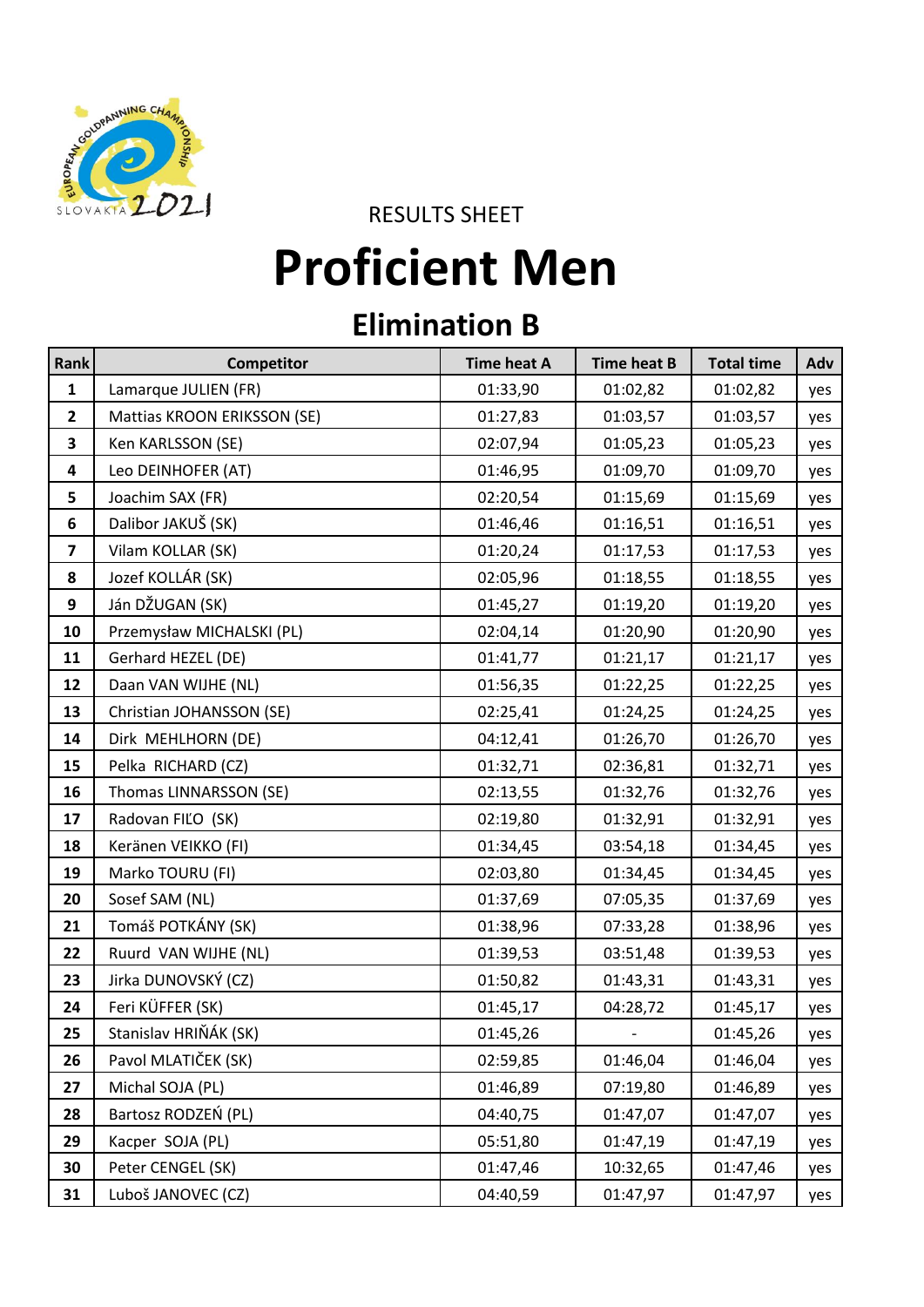| 32 | Luca PASQUALINI (IT)     | 01:52,29 | 01:48,31 | 01:48,31 | yes |
|----|--------------------------|----------|----------|----------|-----|
| 33 | Tomaš VALEČEK (CZ)       | 07:34,31 | 01:48,33 | 01:48,33 | yes |
| 34 | Polzer ROBERT (AT)       | 01:48,78 | 04:22,75 | 01:48,78 | yes |
| 35 | Marián BORŠODY (SK)      | 09:17,37 | 01:52,11 | 01:52,11 | yes |
| 36 | Radek CHLÁD (CZ)         | 02:17,36 | 01:53,39 | 01:53,39 | yes |
| 37 | Patrik BLAŽEK (SK)       | 01:53,46 | 02:05,26 | 01:53,46 | yes |
| 38 | Christian WOLF (AT)      | 01:58,32 | 01:56,19 | 01:56,19 | yes |
| 39 | Andreas BISCHOF (AT)     | 05:54,93 | 01:56,46 | 01:56,46 | yes |
| 40 | Vittorio MAURI (IT)      | 01:56,72 | 04:31,24 | 01:56,72 | yes |
| 41 | Pit MEHLHORN (DE)        | 01:57,35 | 01:57,03 | 01:57,03 | yes |
| 42 | Juraj FILIP (SK)         | 07:37,41 | 01:57,54 | 01:57,54 | yes |
| 43 | Dariusz MICHALSKI (PL)   | 01:57,75 | 04:11,83 | 01:57,75 | yes |
| 44 | Jan WASILEWICZ (PL)      | 03:37,98 | 01:58,58 | 01:58,58 | yes |
| 45 | Miroslav KUBIŠ (SK)      | 01:58,70 | 04:39,33 | 01:58,70 | yes |
| 46 | Heimo URBAN (AT)         | 01:58,94 | 06:59,05 | 01:58,94 | yes |
| 47 | Jozef ADAMEC (SK)        | 01:59,77 | 04:37,65 | 01:59,77 | yes |
| 48 | Zbigniew SOJA (PL)       | 02:00,87 | 07:36,62 | 02:00,87 | yes |
| 49 | Dušan ŠKULTÉTY (SK)      | 02:01,09 | 07:48,78 | 02:01,09 | yes |
| 50 | Ľubomír BODNÁR (SK)      | 02:01,80 | 02:07,58 | 02:01,80 | yes |
| 51 | Jarkko TURUNEN (FI)      | 04:42,73 | 02:02,65 | 02:02,65 | yes |
| 52 | Ľuboš DOBROTA (SK)       | 02:43,03 | 02:04,29 | 02:04,29 | yes |
| 53 | Toya ANDERSSON (SE)      | 11:35,41 | 02:08,78 | 02:08,78 | yes |
| 54 | Gabriel TUDJA (SK)       | 08:51,59 | 02:09,39 | 02:09,39 | yes |
| 55 | Frenk HINK (NL)          | 02:47,60 | 02:10,72 | 02:10,72 | yes |
| 56 | Henrich ŤAŽKÝ (SK)       | 02:26,95 | 02:11,37 | 02:11,37 | yes |
| 57 | Miroslav KAPSDORFER (SK) | 07:47,34 | 02:11,63 | 02:11,63 | yes |
| 58 | Lubomír VAŠKOVIC (CZ)    | 02:12,87 | 13:30,74 | 02:12,87 | yes |
| 59 | Eduard FILO (SK)         | 02:13,58 | 02:16,77 | 02:13,58 | yes |
| 60 | Richard KAŇA III. (SK)   | 02:49,54 | 02:13,65 | 02:13,65 | yes |
| 61 | Libor KREJCAR (CZ)       | 02:14,54 | 05:11,25 | 02:14,54 |     |
| 62 | Hans STÜTZINGER (DE)     | 07:54,67 | 02:15,84 | 02:15,84 |     |
| 63 | Pentti HONGISTO (FI)     | 03:09,63 | 02:16,88 | 02:16,88 |     |
| 64 | Vilém JANSA (CZ)         | 02:18,68 | 07:45,16 | 02:18,68 |     |
| 65 | Vladimír PETŘINA (CZ)    | 03:05,08 | 02:18,69 | 02:18,69 |     |
| 66 | Peter KARLSSON (SE)      | 05:27,27 | 02:20,71 | 02:20,71 |     |
| 67 | Bohuslav BOHM (CZ)       | 02:25,66 | 05:38,55 | 02:25,66 |     |
| 68 | Marek MICHALEC (SK)      | 02:26,04 | 04:41,58 | 02:26,04 |     |
| 69 | Tadeusz WASILEWICZ (PL)  | 11:07,54 | 02:29,67 | 02:29,67 |     |
| 70 | Lubomír HRUBÝ (CZ)       | 02:40,76 | 03:00,59 | 02:40,76 |     |
| 71 | Leon HEYDRICH (DE)       | 05:25,38 | 02:40,80 | 02:40,80 |     |
| 72 | Peter ASPAN (AT)         | 02:41,09 | 07:28,99 | 02:41,09 |     |
| 73 | Jonáš JAKUŠ (SK)         | 02:48,31 | 02:50,59 | 02:48,31 |     |